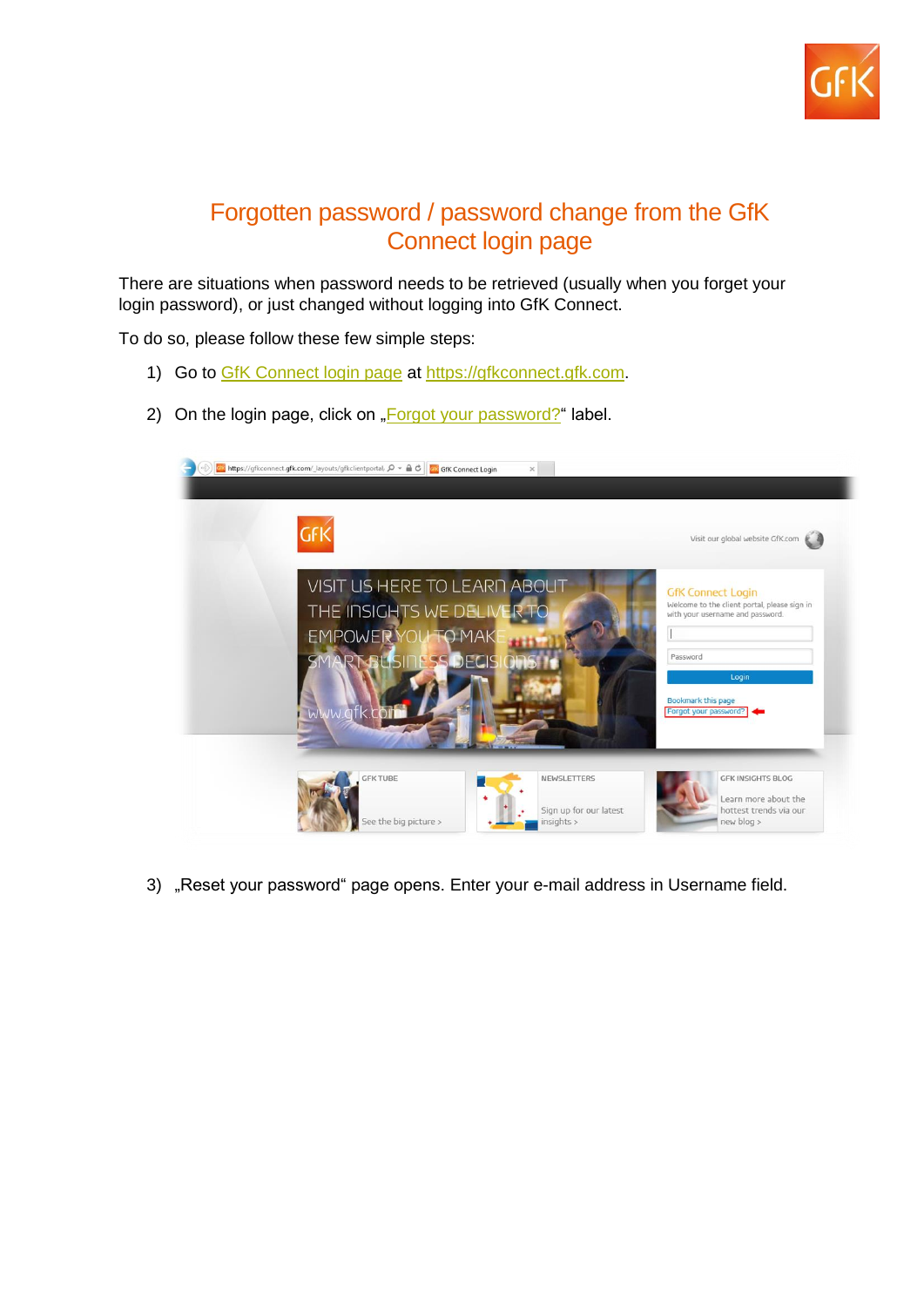

| $\Rightarrow$<br>B https://ws.insight.gfk.com/gfkconnectpasswordreset Q → A C<br>Reset your password<br>$\times$                                                                                                   |
|--------------------------------------------------------------------------------------------------------------------------------------------------------------------------------------------------------------------|
| GFK                                                                                                                                                                                                                |
| <b>RESET YOUR PASSWORD</b>                                                                                                                                                                                         |
| Retrieve username<br>Reset password                                                                                                                                                                                |
| <b>RESET YOUR PASSWORD</b><br>To reset your password, enter your username, the characters in<br>the image and click the 'Reset Password' button.<br>A new temporary password will be generated and emailed to you. |
| Username<br>1)<br>MyEmail@Address.com                                                                                                                                                                              |
| Please enter the characters from the captcha above<br>2)<br>T74TR<br>3)<br><b>Reset Password</b>                                                                                                                   |

4) Now in the next step, please turn your attention to your e-mail mailbox. In a few moments, you should receive message asking for password reset confirmation.Click the link provided in the message to confirm your password reset. *Please note that after clicking the confirmation link, your previous password can't be used to login anymore.*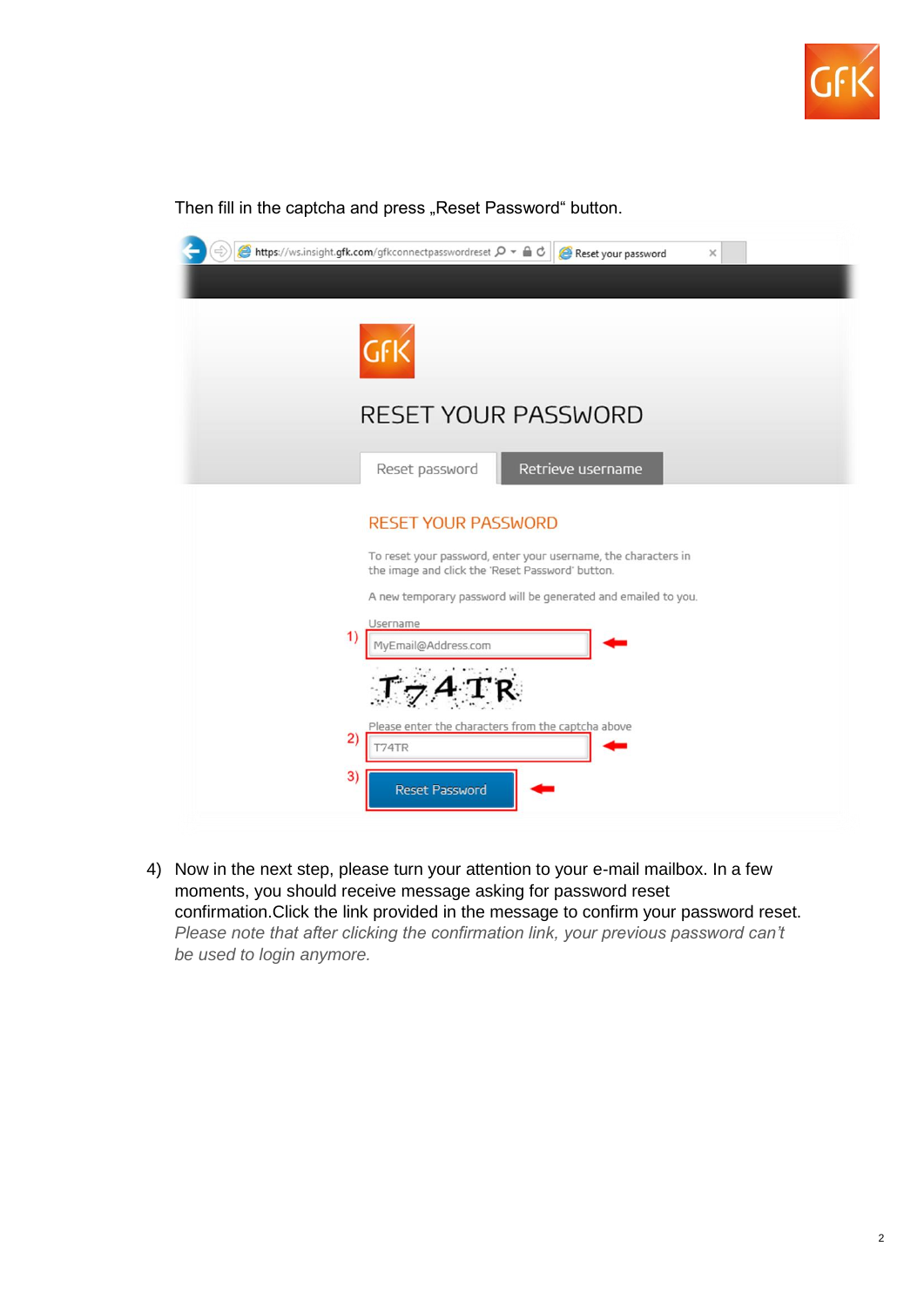



5) After clicking the confirmation link in previous step, you will be redirected to password change page. On this page, please enter new password in both fields, and then confirm the new password via "Change Password" button. Password strenght indicator serves only informational purpose.

*Important note: Please note password constrains listed on the right and apply them to your new password, otherwise the system won't let you through.*